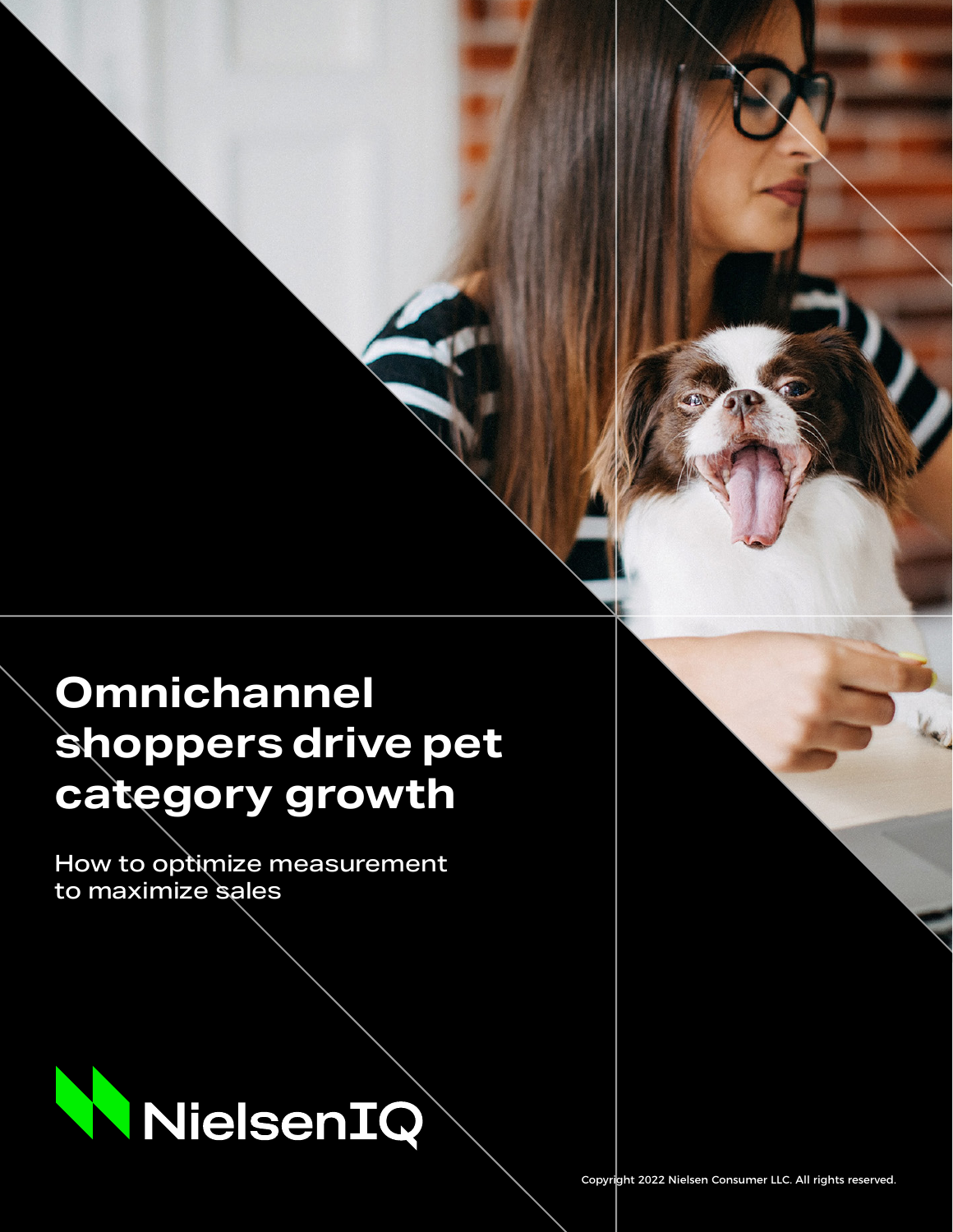### **The pet care category is exploding with new brands, launches, and buyers. NIQ Omnishopper and Omnisales data can help track sales and evolving buyer behavior.**

The red-hot pet category has grown non-stop since the pandemic's start. While stuck inside quarantining, consumers turned to pets for companionship; more households adopted new furry friends, while established pet owners upgraded their food and supplies from new brands and shopping channels.

On the adoption front, one out of every five U.S. households acquired a cat or dog within the first year of the pandemic, according to data from The American Society for the Prevention of Cruelty to Animals. Nearly 1 million pets were rescued from shelters in 2021, which marked the highest U.S. pet adoption rate in six years. Droves of owners have also signed up for pet-themed subscription boxes like Kong Box and BarkBox, and opted for automatic shopping reminders and repeat orders via Amazon and Chewy as a convenient way to have pet food and supplies delivered or to try new pet products at home.

There has also been a conscious approach to pet care growing concurrently with the health and wellness movement as consumers research food product labels, wanting only the best for themselves and their pets. Whether they are startup brands or established pet care brands, pet manufacturers have started dabbling in wellness-focused products that use trending human-grade ingredients and claims.

Omnichannel shoppers are driving most of the action across all categories in the CPG space—85%<sup>1</sup> of all CPG dollar sales now come from omnishoppers that make purchases both online and in-store. But in the pet category specifically, online-only shoppers are leading the growth.

Since March 2020, when the COVID-19 pandemic began, shoppers in the pet category have greatly increased their online shopping habit. Addressing the total pet care department, online sales in the U.S., from March 2019 to March 2020, exceeded \$13 billion, and then they grew dramatically. Online sales the following year for the same period amassed more than \$20 billion online, and for the 52 weeks ending in March 2022, online sales jumped even higher to \$24.5 billion.2

#### 1 Source: NielsenIQ Omnishopper Panel YE 10/9/21

2 Source: CWS – Sales by year

### **Online pet care sales are soaring**

Online pet care sales by year



With these sales drivers in place, pet care has become an opportunity-filled category for brands to dig in and learn more about these new pet owner shoppers and how they're buying.

### **What our** omnichannel data **says**

In the 52 weeks ending March 27, 2021, U.S. shoppers spent nearly \$60 billion on total pet care products online and in-store, up 15.7% compared to the same period a year prior. And for omnishopper sales results through March 2022, sales passed \$68 billion, up 14.7%.<sup>3</sup>

#### **How pet brands can use**  omnichannel data

Winning online business is especially critical for pet brands because these consumers are reducing their time in brick-andmortar stores. Carrying home heavy bags of dog food or large litter boxes isn't ideal, and pet care customers have seen the convenience of online shopping and direct shipping to their door. Our data shows that customers are making fewer shopping trips to brick-and-mortar locations to buy pet products due to people turning to e-commerce and purchasing more per trip than they used to. Using NielsenIQ Omnishopper and NielsenIQ Omnisales data, brands can optimize their strategies around these shopping moments.

<sup>3</sup> Source: CWS – Total US OMNI - Pet Care Dept.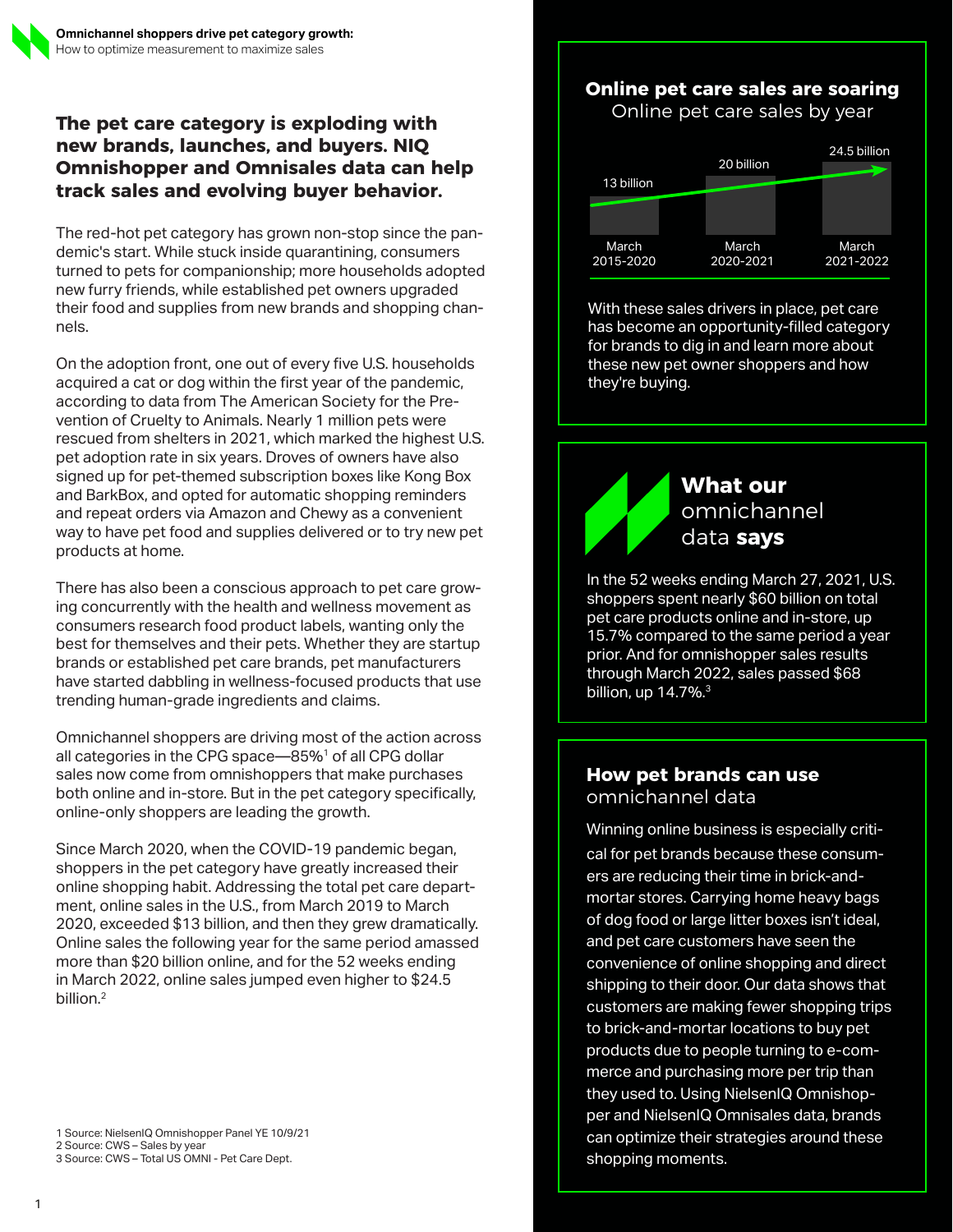

## **The online leap What our**

The overall growth in pet care, particularly online, could have enormous implications for the category's future, making it vital for manufacturers and retailers to stay on top of sales data across all the channels shoppers use.

For example, NielsenIQ Omnishopper data shows a 21.1% decline in brick-and-mortar-only trips between the periods of October 2019 to March 2020 and the next year – October 2020 to March 2021. Between those two periods, there was also a 14.2% decline in the number of total brick-and-mortar buyers. On the online side, however, when comparing those two periods, trips increased by 132.7% and the number of online-only buyers increased 73.6%.4

While in-store-only purchases of products across the pet care department continue to represent the largest share (\$43.7 billion as of March 2022), online is a major part of this category's great success.<sup>5</sup>

And the growth is even more substantial when compared to results pre-pandemic. For the 52 weeks ending March 2020, total U.S. online sales for the pet care department passed \$13 billion, but those numbers for the same period two years later show an 86.5% jump in sales, totaling \$24.5 billion.<sup>6</sup> Again, not as much as the in-store total but a dramatic increase.

But it's not enough to know how much money consumers are spending and where. In a crowded category, pet manufacturers must understand customer motivations and preferred shopping behaviors more deeply, and omnichannel data can drill into categories across the total pet department.

#### **How pet brands can use omnichannel data**

By leveraging NielsenIQ Omnisales and Omnishopper data, pet brands can see which channels their customers shop from most and which aren't doing well. For example, a brand could study the percentage of shoppers who bought their dog food exclusively online, in-store, and through both channels and how those behaviors shifted before and after the pandemic. Data accuracy and reliability are critical for brands when tracking this kind of shopper behavior across channels.

#### 4 Source: Omnishopper TL Pet Food through March 22

5 Source: CWS – Pet Care Dept. 52 WE 3/26/2022

6 Source: CWS – For the 52 weeks ending 3/28/2020

7 Source: NIQ Omnishopper Pet Care

### **omnichannel data says**

The omnishopper demographic experienced substantial growth in pet alongside online-only growth. People buying pet care products both online and in-store spent 54% more than they did before the pandemic, they made 41% more trips, and the omnishopper group itself grew by 28%.7

### **54%**

more spent on pet care during pandemic

## **41%**

more trips made to purchase pet supplies

## **28%**

more people buying pet care products in-store & online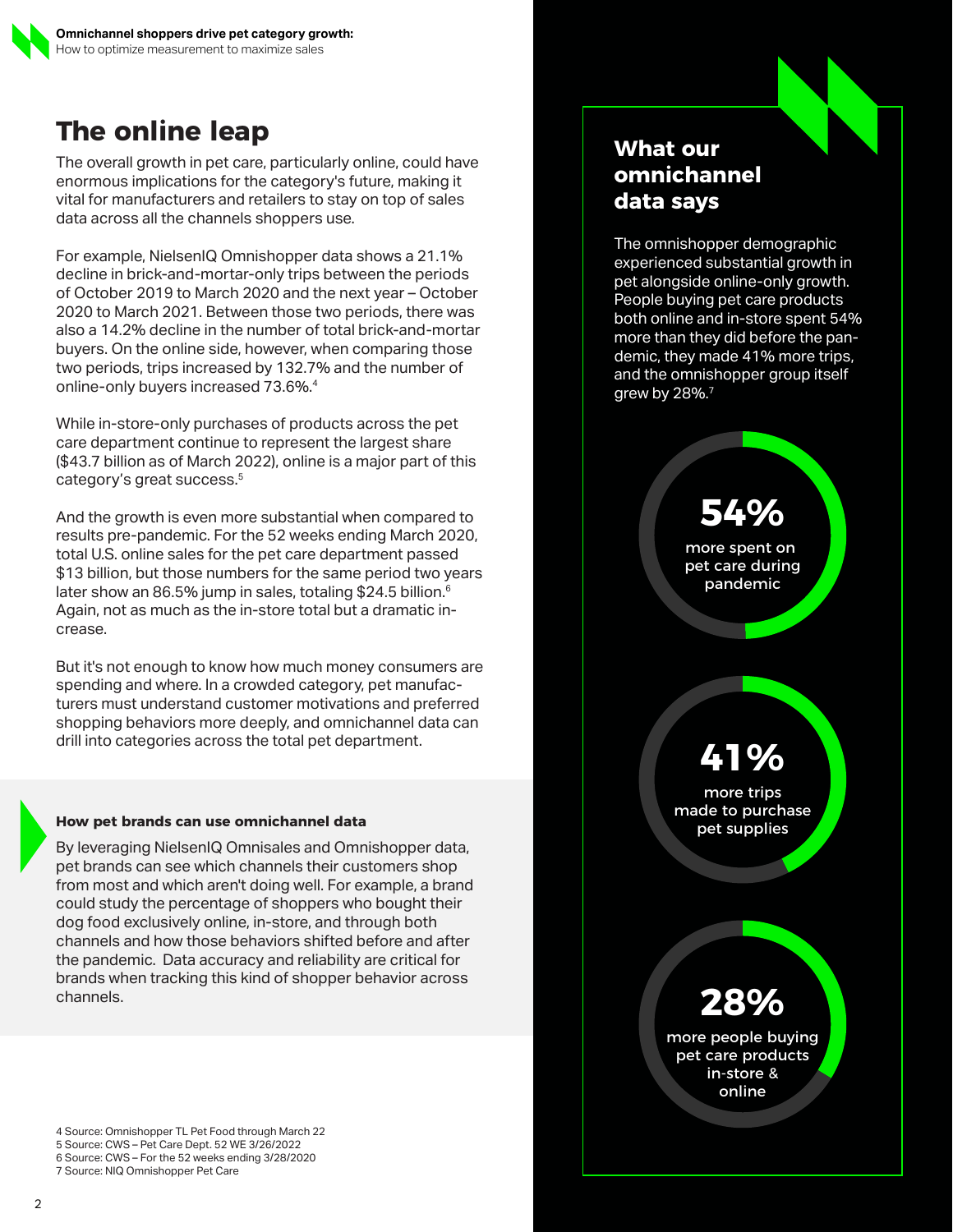

### **Humanizing pets**

One way pet brands can capture new online-only audiences is by focusing on product attributes that motivate purchases. While consumers have for many years been increasingly "humanizing" their pets, this trend was accelerated by the pandemic. The pet category has also been influenced by an overall interest from shoppers in products, especially food, that is healthier for their pets or better for the planet. While shoppers consider the usual factors such as price, value, brand recognition, availability, and packaging, they also factor in an emotional component when buying for their furry family members.

Retailers know this and are launching their own brands to meet the expectations of these shoppers. In 2021, Target launched Kindfull, a private-label dog and cat food brand that promises a high-quality and healthy option made with sustainably sourced ingredients. Amazon also has its own brand of pet food, Wag, that promotes wholesome claims like "no added artificial flavors," "farm-raised" ingredients, and "whole grain." Those launches show that large brands are paying more attention to what consumers search for and ultimately buy.

In fact, NielsenIQ data shows a rise in sales of products with attributes that are "human grade" or "ancient grain," highlighting the "humanization" shift. Sales of products that claim to contain "ancient grains" were up 213% in 2021 compared to two years prior. Studying online search term rankings also showed a rise in searches for human grade food terms such as "raw," "vegan," "protein," "CBD," "probiotics," and "pumpkin."

Understanding consumers' purchasing routines and habits is crucial for maintaining share and identifying new selling opportunities. Knowing when a consumer is most likely to make a purchase allows manufacturers to promote new subscription models or new product launches and reach those shoppers in the channels they're used to.

### **What our omnichannel data says**

When comparing early-COVID (October 18, 2019 through March 31, 2020) and mid-COVID (October 18, 2021 through March 31, 2022) time frames for shopping patterns, we can see that pet food sales specifically saw a significant increase in omnichannel sales. Omnichannel shoppers increased sales by 66.4% between those two periods. There was also a 47.1% increase in the total number of omnichannel trips between those two time periods. NielsenIQ data shows brands what types of products shoppers are looking for and how they buy them. <sup>8</sup>

#### **Total e-commerce market:**



### **How pet brands can use omnichannel data**

NielsenIQ Omnichannel data can dig into specific retailer sales and uncover their strengths and weaknesses by category. It can also drill down into channels, categories, and subcategories to reveal even more about pet care customers and their buying habits.